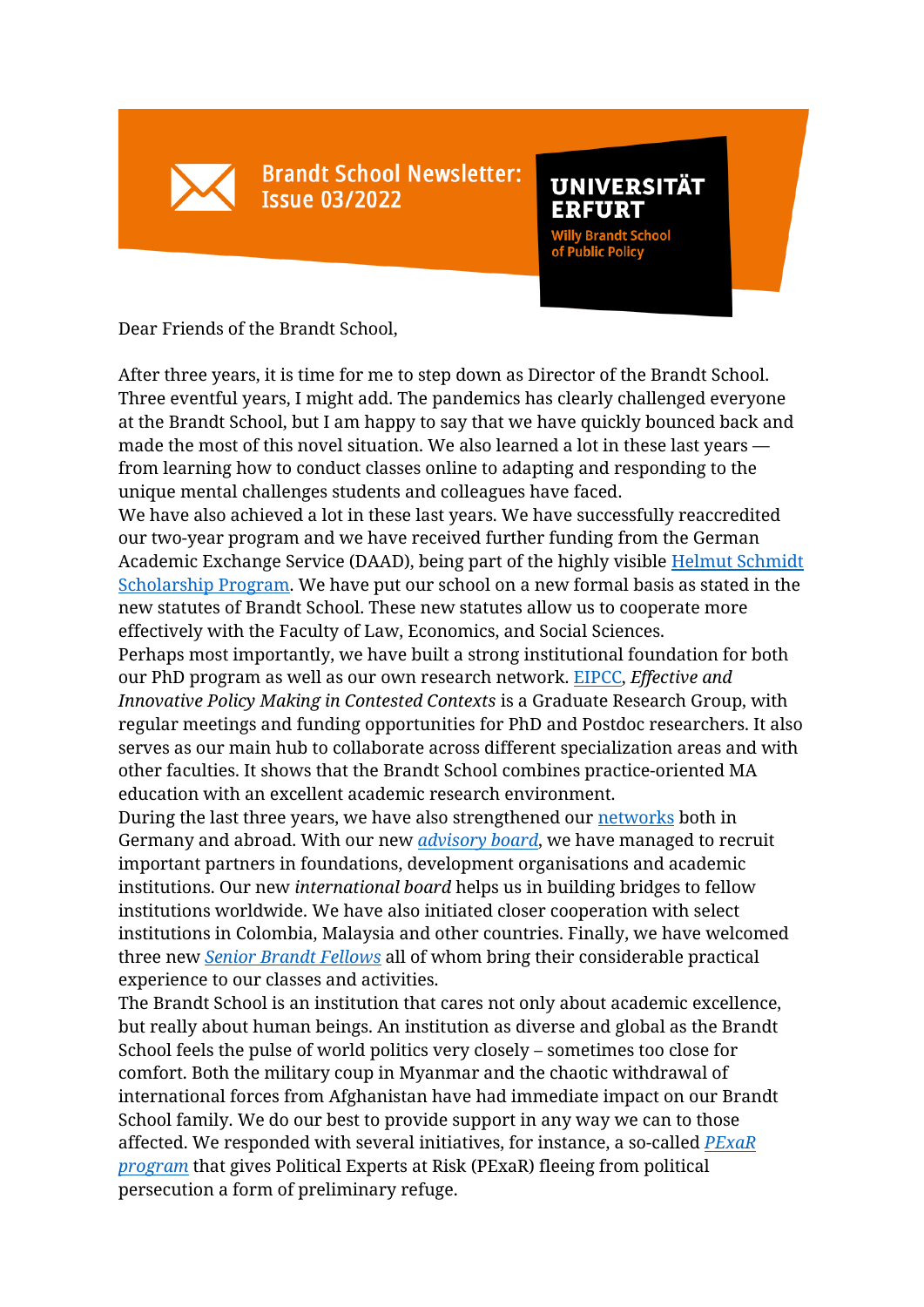On a much more positive note, I look back at three years as the School's director during which more than 130 students graduated with a [Master in Public Policy.](https://www.uni-erfurt.de/en/brandtschool/studies/master-of-public-policy/about-the-program) Also on the positive side, we have had numerous events in the last years, some of which clearly belong to my personal highlights. The [Commitment Award](https://www.uni-erfurt.de/en/brandtschool/media-events/events/commitment-award) ceremonies bear testimony to the inventiveness and creativity of Brandt School students. Even the pandemics could not stop us, although the last two ceremonies took place virtually. The two events were inspiring, funny and occasionally moving. They illustrate the many ways that the Brandt School reaches out to a larger audience and how Brandt School students develop and test new ideas to make the world a better place. I thoroughly recommend the video recordings of these [events on YouTube.](https://www.youtube.com/watch?v=bHtur5gr2Bc) Other noticeable events were our big alumni conference and, of course, our farewell parties with the students.



*Always a highlight: Throwing hats during the farewell ceremony. July 2021.*

None of these achievements would have been possible without the students, my colleagues, the university and faculty, and above all, a formidable team and Brandt School family. In truth, my own contribution was marginal compared to all of their efforts. As a director, I was lucky to cooperate with such a reliable, competent and highly skilled group of people. It is because of them that I look very optimistically into the future. Now it is my pleasure to hand over the Directorship in April to [Prof.](https://www.uni-erfurt.de/en/brandtschool/the-school/people/faculty/prof-dr-andreas-goldthau)  [Andreas Goldthau.](https://www.uni-erfurt.de/en/brandtschool/the-school/people/faculty/prof-dr-andreas-goldthau) He will bring his own ideas, creativity and contagious energy to the Directorate. I know the Brandt School will be in a safe pair of hands. I wish him all the best and a lot of fun as the new director.

Kind regards, Professor Achim Kemmerling Director of the Brandt School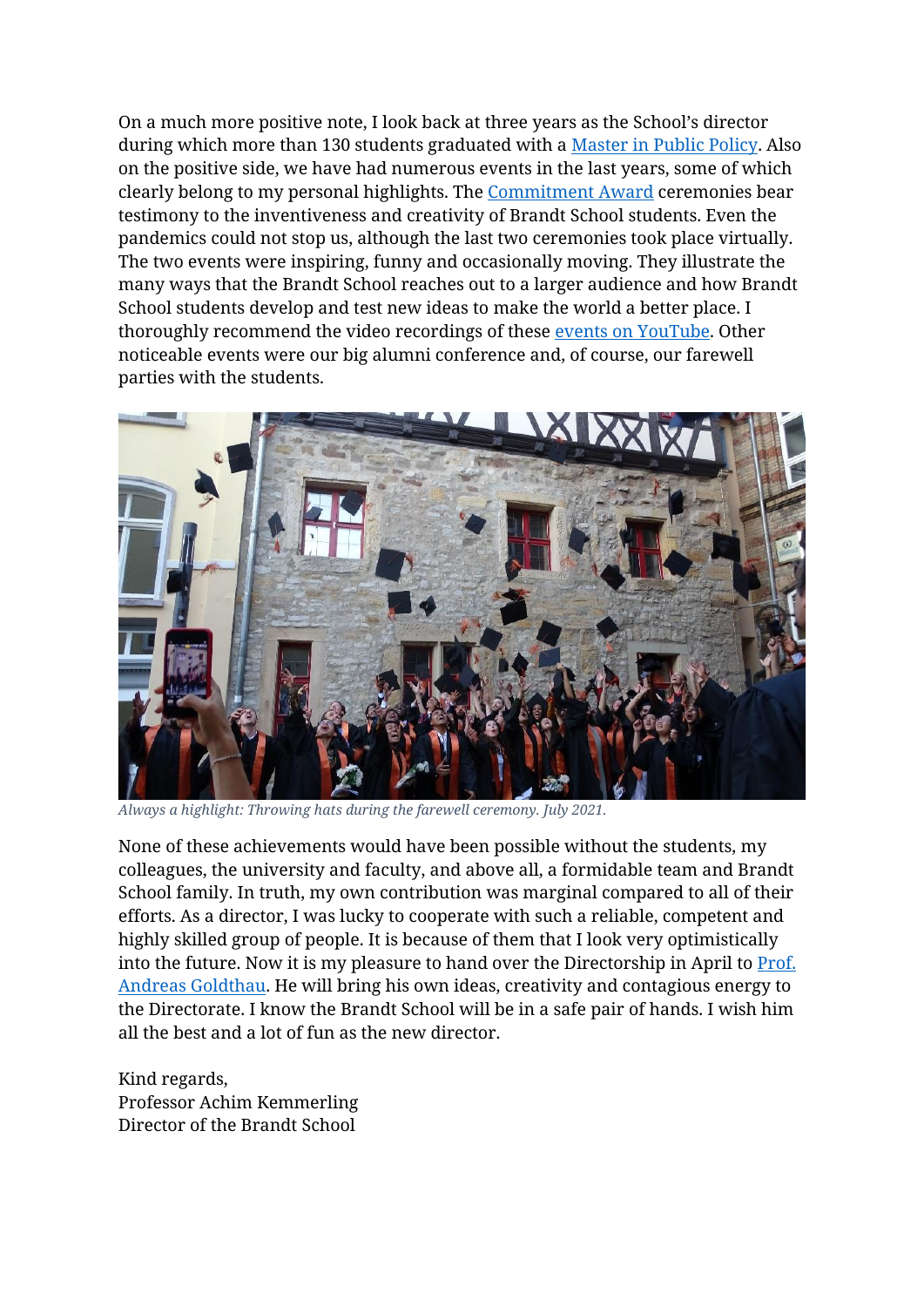# Spotlight

# Shakuntala Banerjee joins Brandt School as Senior Brandt Fellow



The Willy Brandt School of Public Policy is proud to announce Senior Brandt Fellow Shakuntala Banerjee. Besides Carmen Niethammer and Achim von Heynitz, Shakuntala Banerjee is the third among the new Senior Brandt Fellows.

Read more...

# **Insights**

### How the Hambach Forest Movement shaped the German coal phase-out



In her Energy Research & Social Science journal publication, early career researcher Almut Mohr closely analyzes the role of social movements in energy transitions. The article focuses on the German coal-phase-out plan and the influence of the Hambach Forest Movement.

Read more...

### New study on sustainability initiatives of Latin American companies

The current study by Karina Marzano, doctoral student at the Willy Brandt School of Public Policy of the University of Erfurt, focuses on the sustainability reports of multinational companies with headquarters in Argentina, Brazil, Colombia and Mexico. The results of the research she conducted together with Leonardo Paz Neves and Jade Constantino de Vasconcellos have now been published in "The Latin American Atlas of Corporate Sustainability Initiatives". Read more...

#### The energy transition in ASEAN states – How to move forward?

Prof. Andreas Goldthau joined Regina Mayor (KPMG) and Datu Haji Sharbini Suhali (Sarawak Energy) to discuss the challenges and opportunities of the energy transition in ASEAN countries at the Asia School of Business 2021 Leadership for Enterprise Sustainability Asia flagship conference.

Read more...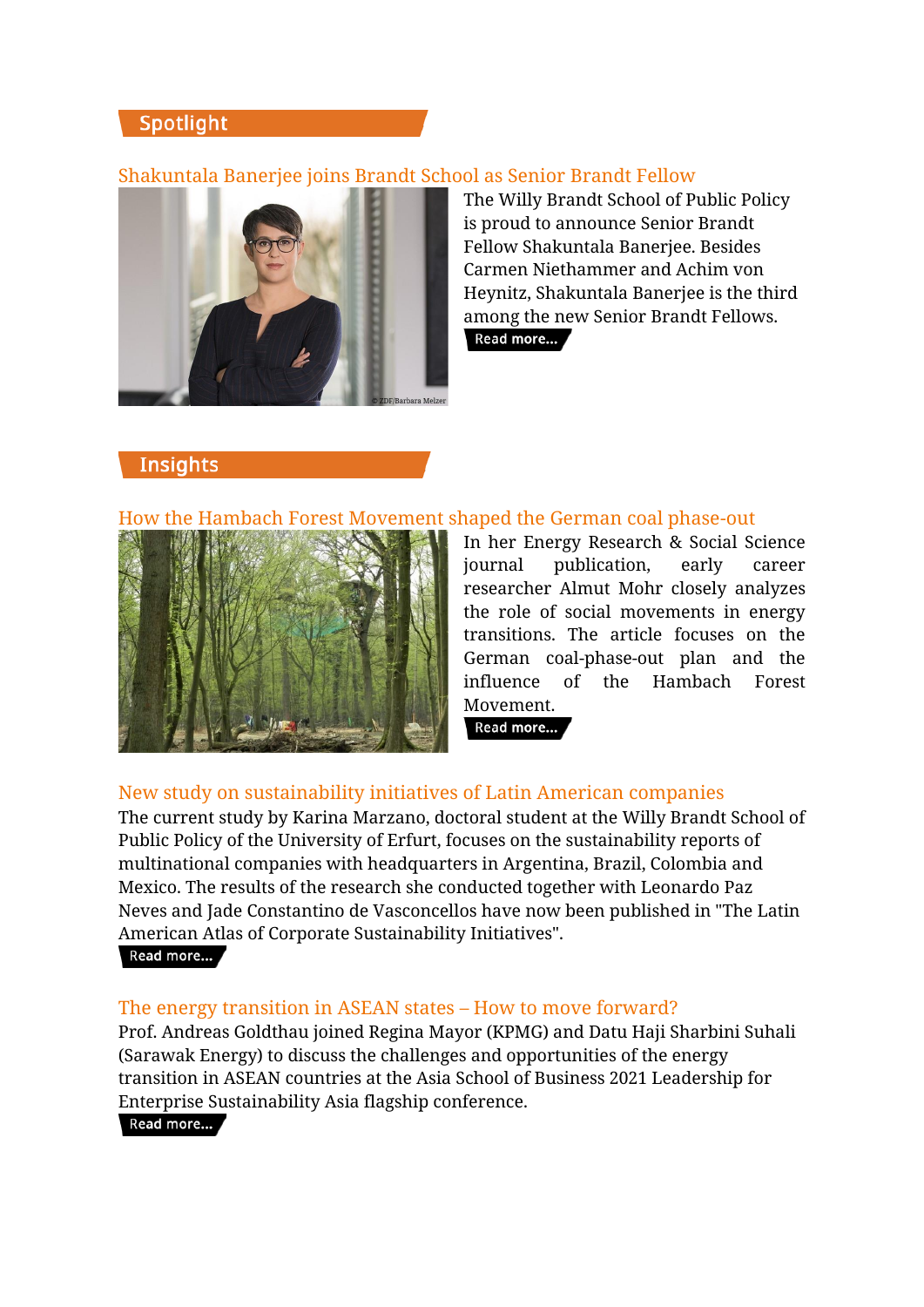# New Blog Post on Complexity of Tax Systems in Industrialized Nations

In a new blog post, Prof. Achim Kemmerling explains why tax systems are notoriously difficult to understand. The blog post and the original article on which it is based reveal the political roots of this complexity and highlight some of the political ways how to reform cumbersome tax codes.

Read more...



### Application Process for the Master of Public Policy has started



Do you want to change the world you live in? Do you want to be an agenda-setter? An entrepreneur for a good cause? Read more...

#### Brandt School welcomes Dr. Hasnain Bokhari as a new research fellow Dr. Hasnain Bokhari is the Brandt School's new research fellow for

Internationalization and Digitalization of Teaching. He has been teaching at the Willy Brandt School of Public Policy on topics such as Political Communication, ICT4D and eGovernment.

Read more...

# **The Bulletin**

Will your next burger be grown in a lab? The promising but questionable future of lab grown meat



Global meat consumption is contributing to climate change, environmental degradation and biodiversity loss. Does this mean we need to say goodbye to meat, or can we just switch to growing meat in factories? The Bulletin looks at the possibilities and potential pitfalls of cell-grown meat.Read more...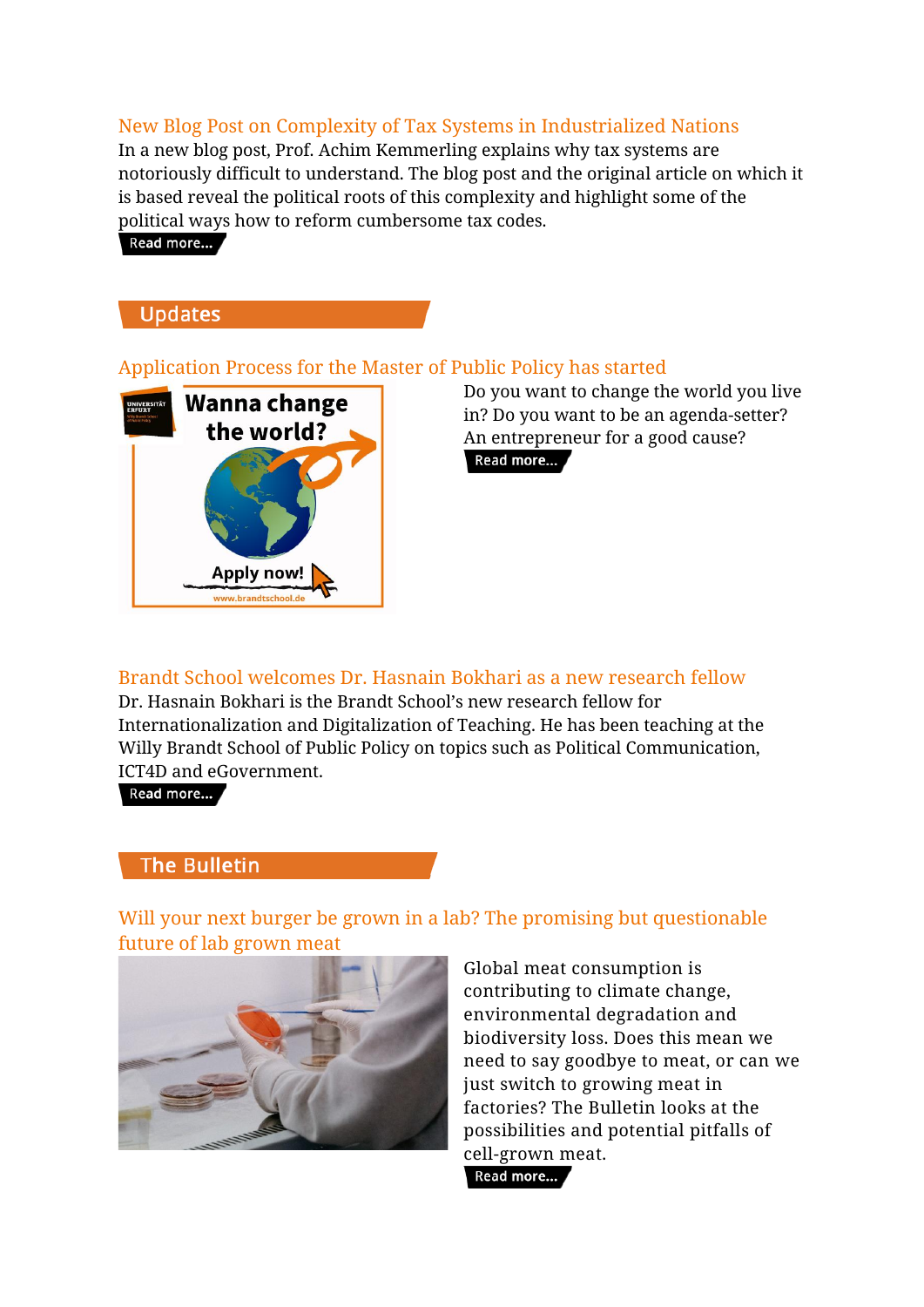# Election showdown in Chile: a new president for a new constitution

A critical election in Chile puts the country on a new path. The Bulletin looks at this complex, dramatic election to understand what happened and judge what it means for the Chilean people.

Read more...

# Opening the green box: how useful are the green investment expectations we have?

Following COP 26, the Bulletin looks at green investment strategies. What are they? Are they effective? Are they enough? This article explores green investment strategies and what blind spots they have.

Read more...

# The Bulletin Podcast #15: The German Supply Chain Due Diligence Law

In episode 15 of the Bulletin Podcast, Karina Marzano, a PhD. Candidate at the Willy Brandt School sits down with our hosts to discuss the Supply Chain Due Diligence Law enacted by the German Bundestag in June, 2021. She discusses the ramifications of this major new law for human rights and environmental obligations and the controversy surrounding it.

Read more...

# **Brandt School in Action**

#### EIPCC graduate centre meets for two-day retreat in Weimar



PhD candidates, Postdocs and professors from the EIPCC graduate centre met in Weimar at the end of October for the first annual EIPCC Retreat – two days spent getting to know each other, sharing individual PhD experiences and success strategies, discussing academic writing, work-life balance and the way forward for our graduate centre.

#### Read more...

### Joint Course of Brandt School and Leipzig University

The Willy Brandt School of Public Policy and Leipzig University kick off a joint course on Informal Politics in Fragile States: Between Corruption and Stability as part of the Conflict Studies and Management Programme. To discuss the theories and case studies on Informal Politics, the introductory session took place on 13th November 2021 at Leipzig University.

Read more...